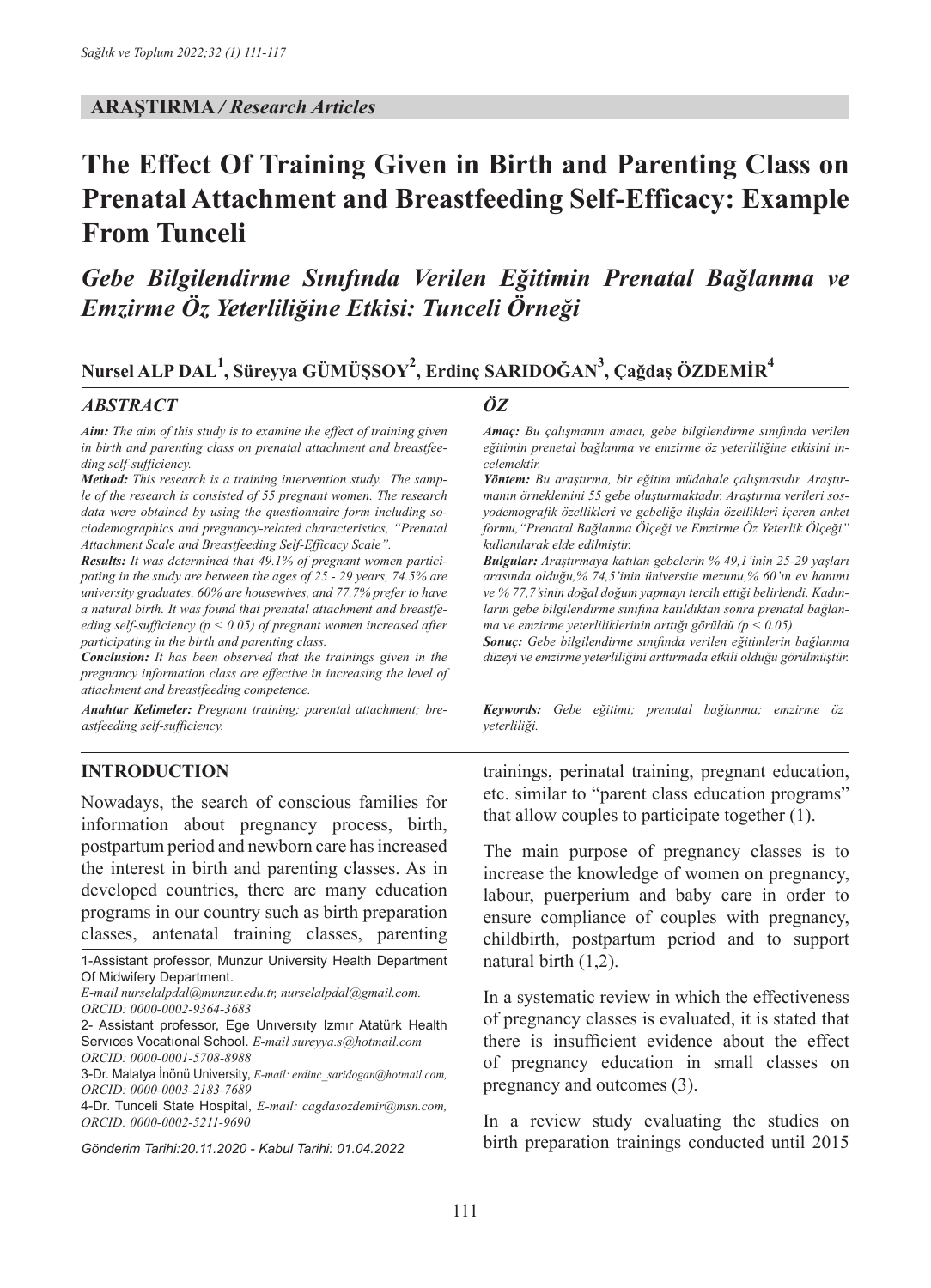#### **The Effect Of Training Given In Birth And Parenting Class On Prenatal Attachment And Breastfeeding Self-Efficacy: Example From Tunceli**

in our country, it was stated that the pregnant women who attended the birthing trainings had a more comfortable pregnancy period, they perceived the delivery process more positively, and breastfeeding was more successful (4). In addition, it was determined that the birth satisfaction of pregnant women who participated in pregnancy classes increased (5), maternal attachment strengthened with the education given to pregnant women (6,7), fear of birth decreased (8,9,10), birth pain decreased, vaginal birth number, readiness for birth, newborn's apgar score and weight increased (11,12). It is important for pregnant women and their babies to gain prenatal attachment and breastfeeding self-sufficiency during pregnancy. Based on all this, the aim of this study is to examine the effect of training given in birth and parenting class on prenatal attachment and breastfeeding self-sufficiency.

## **RESEARCH MATERIAL AND METHOD**

## **Design of the research;**

This research is a training intervention study.

## **The Universe and Sample of the Research**

The universe of the study was composed of all women who applied to the Pregnancy Class of a province in eastern Turkey between June 2018 and January 2019. The sample of the study consisted of 55 pregnant women who had a healthy fetus, did not have communication difficulties and mental disabilities, and agreed to participate in the study after being informed about the study.

### **Materials used in the study;**

For the collection of research data, a questionnaire containing questions about sociodemographic and obstetric characteristics of individuals, Prenatal Attachment and Breastfeeding Self-Efficacy Scale were used. Pregnant women were given a standard training prepared by the researchers about pregnancy, birth, postpartum period for two hours, once a week for four weeks. The content of the training program provided was standardized by the Ministry of Health in 2014 (Turkish Public Health Institution 2014). Topics included in the training program are topics that are broadly explained under the main headings of pregnancy, preparation for birth, birth and puerperium. Trainings were carried out in groups of 8-10 people. Before the training, sociodemographic and obstetric data form, Prenatal Attachment and Breastfeeding Self-Efficacy Scale were applied. Prenatal Attachment and Breastfeeding Self-Efficacy Scales were reapplied after completing the training program.

*Questionnaire:* It consists of questions addressing sociodemographic (age, education, employment status, etc.), obstetric characteristics.

**Prenatal Attachment Inventory:** The "Prenatal Attachment Inventory" was developed in 1993 by Mary Muller. The scale consists of 21 items and was developed to describe the thoughts, feelings and status of women during pregnancy and to determine the level of attachment to the baby during the prenatal period. Each item is a four-point Likert type that can score between 1 and 4. A minimum score of 21 and a maximum of 84 can be obtained from the scale. The increase in the score got by the pregnant indicates that the level of attachment also increased. Validity and reliability in Turkish was checked by Dereli Yılmaz and Beji (2013) (13). The Cronbach alpha value of the scale is 0.84.

*Breastfeeding Self-Efficacy Scale-Short Form:* The scale was first developed by Dennis and Faux (1999) with 33 items. This scale evaluates how mothers feel enough about breastfeeding. Breastfeeding Self-Efficacy Scale – Short Form consists of 14 items in total. The scale is 5-point Likert type, the minimum score from the scale is 14, the maximum score is 70. The increase in the score shows that breastfeeding self-efficacy is high. According to Dennis, it is appropriate to apply this scale in the postnatal period. However, he stated that it is possible to use this scale during pregnancy period by using the "future tense" in the scale items. The scale was adapted to Turkish by Aluş-Tokat and Okumuş (2010) (14). The Cronbach alpha value of the scale is 0.86.

# **Research questions**

1. Does the training given in the pregnancy class affect the prenatal attachment levels of pregnant women?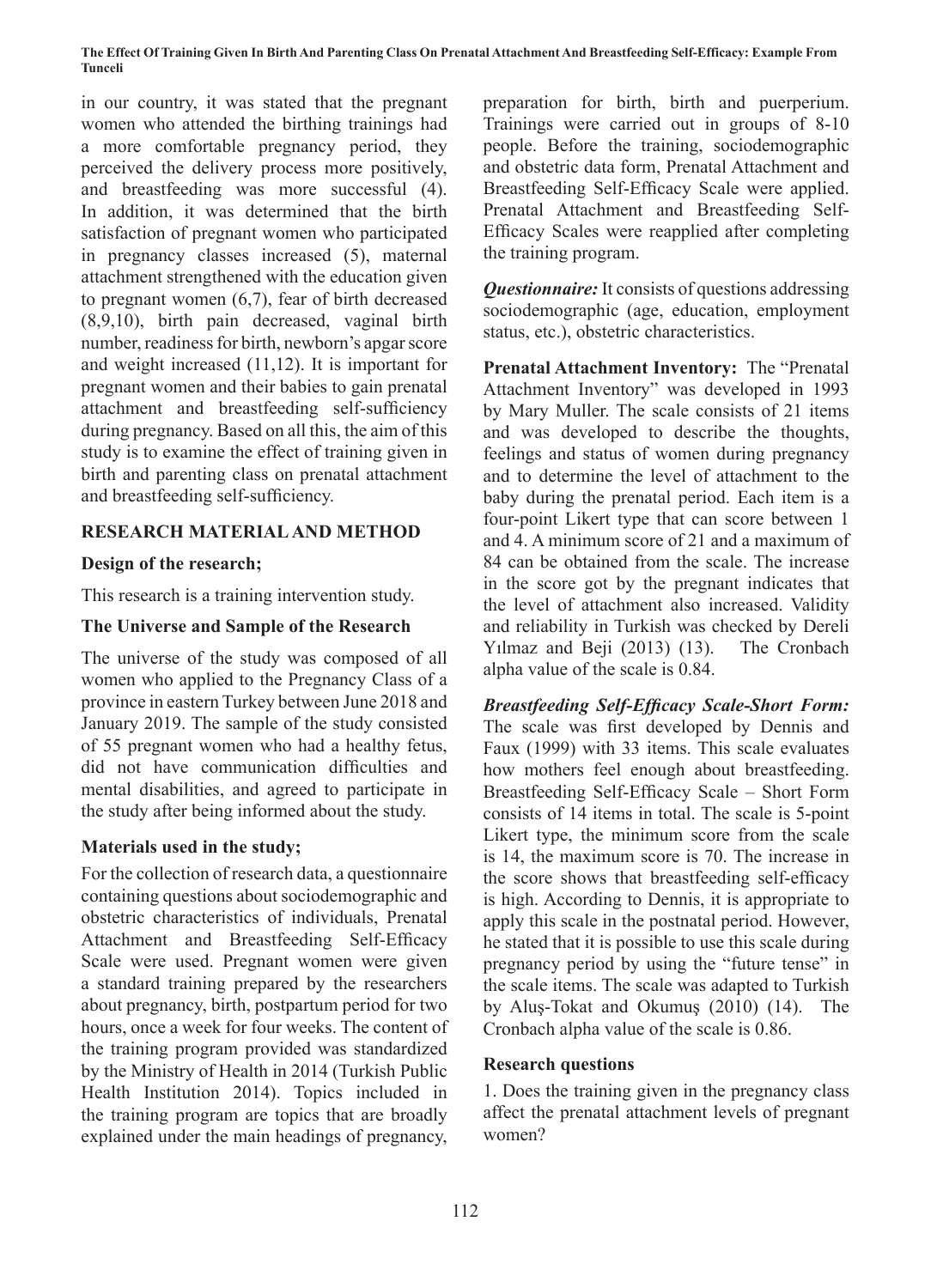2. Does the training given in the pregnancy class affect the breastfeeding self-efficacy levels of pregnant women?

#### **Analysis of Data**

The data obtained from this study has been analysed using SPSS Statistics 24 packaged software. In data analysis, wilcoxon test was used in paired groups to compare number, percentage, mean, standard deviation and pre-post tests. While looking at the difference in sociodemographic properties before and after training scores for comparisons between groups, Mann-Whitney U test and Kruskall-Wallis H test were used. Significance level was accepted as  $p \leq 0.05$ .

### **Research Limitation**

The limitation of the research was the research being conducted in a small sample group in a small city with a yearly birth rate of 379.

### **RESULTS**

49.1% of pregnant women participating in the study were 25 to 29 years old. 74.5% of pregnant women were university graduates, 70.9% had prenatal checks, 60% were housewives, 74% had well balanced income and expenses and 77.7% preferred to have natural birth.

Significant differences were found in terms of pretest and post-test scores of prenatal attachment and breastfeeding self-efficacy scale of pregnant women ( $p \leq 0.05$ ). Post-test scores of prenatal attachment and breastfeeding self-efficacy scales of pregnant women seem to be significantly higher (Table 1).

There is no significant difference between the sociodemographic and obstetric characteristics of pregnant women and the mean prenatal attachment and breastfeeding self-efficacy scale scores (p> 0.05). When the mean gestational age of women and prenatal attachment and breastfeeding selfefficacy scale were compared, it was found that pre-test score of breastfeeding self-efficacy scale was significantly lower in women aged 30 and over compared to women in the other age group ( $P \le 0.05$ ), and mothers in the 25-29 age group had significantly lower post-test prenatal attachment inventory scores compared to other age groups ( $p \le 0.05$ ). There was no significant difference between the groups in terms of other socio-demographic and obstetric characteristics, prenatal attachment and breastfeeding selfefficacy scale scores in pregnancy  $(p > 0.05)$ (Table 2).

**Table 1. 2018-2019 Tunceli, Comparison of Pre-Test and Post-Test Mean Scores of Prenatal Attachment and Breastfeeding Self-Efficacy Scale of Women**

|                                                                         |             |       |       |       |                         |                |       | Wilcoxon test |                      |
|-------------------------------------------------------------------------|-------------|-------|-------|-------|-------------------------|----------------|-------|---------------|----------------------|
| <b>Variables</b>                                                        | $\mathbf n$ | Mean  |       |       | Median   Mode   Minimum | <b>Maximum</b> | Isd   | $\mathbf{z}$  |                      |
| Pregnancy Breastfeeding Self-                                           | 55          |       |       |       |                         |                |       |               |                      |
| Efficacy (pre-test)                                                     |             | 51.69 | 53.00 | 45.00 | 16.00                   | 69.00          | 10.41 |               |                      |
| Pregnancy Breastfeeding Self-                                           | 55          | 60.89 |       |       |                         |                |       |               |                      |
| Efficacy (post-test)                                                    |             |       | 63.00 | 70.00 | 31.00                   | 70.00          | 7.88  | $-4,685$      | $\vert 0.0000 \vert$ |
| <b>Prenatal Attachment Inventory</b> $\begin{bmatrix} 55 \end{bmatrix}$ |             | 34.73 | 34.00 | 25.00 | 22.00                   | 54.00          | 7.74  |               |                      |
| $(\text{pre-test})$                                                     |             |       |       |       |                         |                |       |               |                      |
| Prenatal Attachment Inventory                                           | 55          |       |       |       |                         |                |       |               |                      |
| $\left($ post-test $\right)$                                            |             | 39.49 | 37.00 | 28.00 | 21.00                   | 63.00          | 12.22 | $-2.377$      | 0.017                |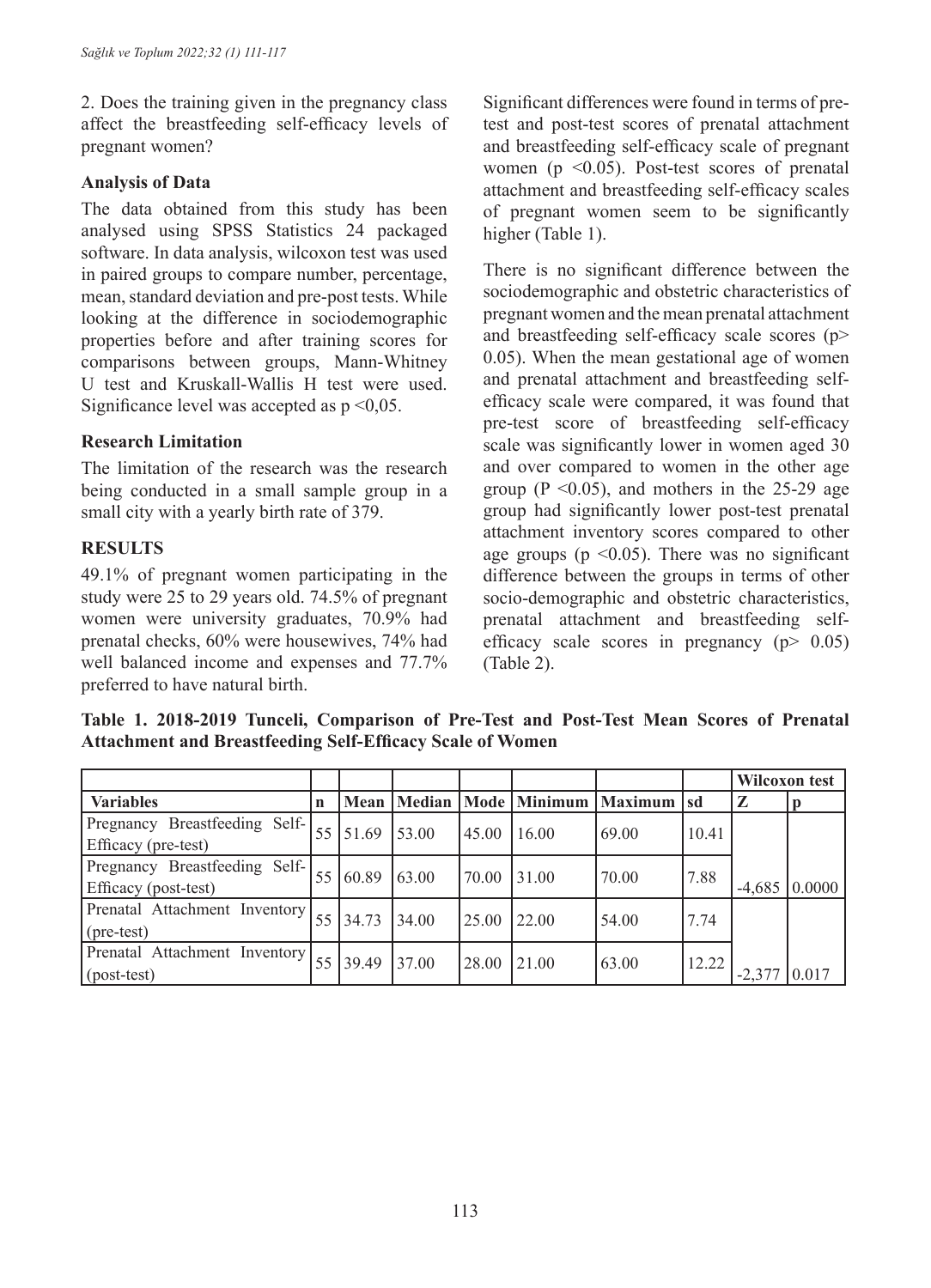| Table 2. 2018-2019 Tunceli, Comparison of Women's Socio-demographic, Obstetric and Gynecological Characteristics and Prenatal E<br>Attachment and Breastfeeding Self-Efficacy Scale Scores<br>Attachment and Breastfeeding Self-Efficacy Scale Scores |                 |                  |                      |                        |                                      |           |                                    |            |                       |             |  |
|-------------------------------------------------------------------------------------------------------------------------------------------------------------------------------------------------------------------------------------------------------|-----------------|------------------|----------------------|------------------------|--------------------------------------|-----------|------------------------------------|------------|-----------------------|-------------|--|
|                                                                                                                                                                                                                                                       |                 |                  | <b>Breastfeeding</b> | Self-Efficacy          | <b>Breastfeeding</b>                 |           | Self- Prenatal Attachment Prenatal |            |                       | Attachment  |  |
| Variables                                                                                                                                                                                                                                             | $\blacksquare$  | $\sqrt{6}$       | (pre-test)           |                        | Efficacy (post-test)                 |           | Inventory (pre-test)               |            | Inventory (post-test) |             |  |
| Age                                                                                                                                                                                                                                                   |                 |                  |                      |                        |                                      |           |                                    |            |                       |             |  |
| $20 - 24$                                                                                                                                                                                                                                             | ᠵ               | $\overline{2}$ . | 34,0±6,88            | $H = 2.9$              | $23,4+6,07$                          |           | $31.1 \pm 7.89$                    |            | $31,4+9,69$           |             |  |
| 25-29                                                                                                                                                                                                                                                 | 27              | 49.1             | $29,9+6,59$          | $p=0,229$              | 24,7±8,69                            | $H=4,6$   | $25,0 \pm 7,73$                    | $H=1.9$    | 23,0±11,29            | $H=5.2$     |  |
| 30 and over                                                                                                                                                                                                                                           | 15              | 38.2             | $23,6 \pm 14,09$     | $p = 002*$             | $33,8+6,73$                          | $p=0,102$ | $30,8 \pm 7,77$                    | $ p=0,393$ | $33,2 \pm 13,11$      | p=0,076     |  |
| <b>Education level</b>                                                                                                                                                                                                                                |                 |                  |                      |                        |                                      |           |                                    |            |                       |             |  |
| High school and below                                                                                                                                                                                                                                 | $\overline{4}$  | 25.5             | $31,3 \pm 13,00$     | 5<br>$= 241$<br>$\Box$ | $27,7+6,39$                          | $U = 283$ | 36,8±6,79                          | $U=164.5$  | $31,4 \pm 10,24$      | $U = 239.5$ |  |
| College and over                                                                                                                                                                                                                                      | $\overline{4}$  | 74.5             | $26,9+9,52$          | $p=0,379$              | $28,1 + 8,40$                        | $P=0.938$ | $25,0 + 8,40$                      | p=0.058    | 26,8±12,90            | $p=0.358$   |  |
| Occupation                                                                                                                                                                                                                                            |                 |                  |                      |                        |                                      |           |                                    |            |                       |             |  |
| Housewife                                                                                                                                                                                                                                             | 33              | 60.0             | $31,6 \pm 11,98$     | $H = 5.4$              | $31,4+5,98$                          | $H=6.0$   | 29,4±7,41                          | $H = 5.3$  | 26,4±10,72            | $H = 3.2$   |  |
| Worker                                                                                                                                                                                                                                                |                 | 1.8              | $5,5+0,0$            | p=0,244                | $5,0 + 0,0$                          | $p=0,195$ | 49,0±0,0                           | $p=0,250$  | $53,5 + 0,0$          | $p=0,519$   |  |
| Officer                                                                                                                                                                                                                                               | $\geq$          | 29.1             | 24,0±7,57            |                        | $24.3 \pm 10.31$                     |           | $27,8+8,42$                        |            | $29,5 \pm 12,35$      |             |  |
| Self-employed                                                                                                                                                                                                                                         |                 | 1.8              | $24,0+0,0$           |                        | $36,0+0,0$                           |           | $5,0\pm0,0$                        |            | $22.0 + 0.0$          |             |  |
| Other                                                                                                                                                                                                                                                 | 4               | 7.3              | $22,0+7,13$          |                        | $18,5+8,39$                          |           | $18,8+6,53$                        |            | $30,2 \pm 21,14$      |             |  |
| Income Perception Status                                                                                                                                                                                                                              |                 |                  |                      |                        |                                      |           |                                    |            |                       |             |  |
| Income lower than the expenses                                                                                                                                                                                                                        |                 | 13.2             | $28,1 \pm 11,20$     | $H=0,0$                | $33,0 + 8,45$                        | $H=0,8$   | $31,4\pm 6,74$                     | $H = 2,9$  | $35,1 \pm 14.04$      | $H = 2,0$   |  |
| Income equal to Expenses                                                                                                                                                                                                                              | $\frac{1}{4}$   | 74.0             | $28,2 \pm 11,11$     |                        | 27,4±8,03                            |           | $29,1+8,11$                        |            | $26,3+12,11$          |             |  |
| Income higher than the expenses                                                                                                                                                                                                                       |                 | 12.8             | $26,4+10,40$         | $p=0,962$              | $26,4\pm7,88$                        | $p=0,668$ | $18,4\pm 7,74$                     | $p=0,227$  | $30,6 \pm 12,22$      | $p=0,362$   |  |
| <b>Birth preference</b>                                                                                                                                                                                                                               |                 |                  |                      |                        |                                      |           |                                    |            |                       |             |  |
| Natural birth                                                                                                                                                                                                                                         | 43              | 77.7             | $26,7+9,64$          | $H=1,7$                | $28,6+8,11$                          | $H=1,6$   | $27.2 \pm 7.62$                    | $H=1,3$    | $28,6 \pm 12,34$      | $H=0,3$     |  |
| <b>Ceasarian</b> section                                                                                                                                                                                                                              |                 | $\mathcal{C}$    | 43,0 $\pm$ ,0,0      |                        | $43,5 \pm 0.0$                       |           | $11.5 \pm 0.0$                     |            | $25.0 + 0.0$          |             |  |
| Jnanswered                                                                                                                                                                                                                                            |                 | 20.3             | $31,7 \pm 13,76$     | $p=0,419$              | $\tilde{\mathcal{L}}$<br>$24,1\pm7,$ | $p=0,438$ | $30,1 + 8,48$                      | $p=0,505$  | 25,6±12,71            | $p=0,839$   |  |
| <b>Pregnancy Planning Status</b>                                                                                                                                                                                                                      |                 |                  |                      |                        |                                      |           |                                    |            |                       |             |  |
| Yes                                                                                                                                                                                                                                                   | 51              | 92.8             | $28,2 \pm 10,17$     | $H = 6.2$              | 27,9±7,82                            | $H=0.3$   | 28,0±7,90                          | $H=0,7$    | $26.9 \pm 11.53$      | $H=4.0$     |  |
| $\frac{1}{2}$                                                                                                                                                                                                                                         | $\mathbf{\sim}$ | 3.6              | 45,0±8,48            |                        | 34,0±9,89                            |           | $34,5 \pm 3,53$                    |            | $32,2+22,62$          |             |  |
| First I didn't want, than I did                                                                                                                                                                                                                       | $\mathbf 2$     | 3.6              | $5,5\pm 6,36$        | p=0,045                | $27,8 \pm 13,43$                     | $p=0,433$ | 20,7±7,78                          | $p=0,690$  | 49,7±5,65             | $p=0,133$   |  |
| Gestational Age                                                                                                                                                                                                                                       |                 |                  |                      |                        |                                      |           |                                    |            |                       |             |  |

# **The Effect Of Training Given In Birth And Parenting Class On Prenatal Attachment And Breastfeeding Self-Efficacy: Example From**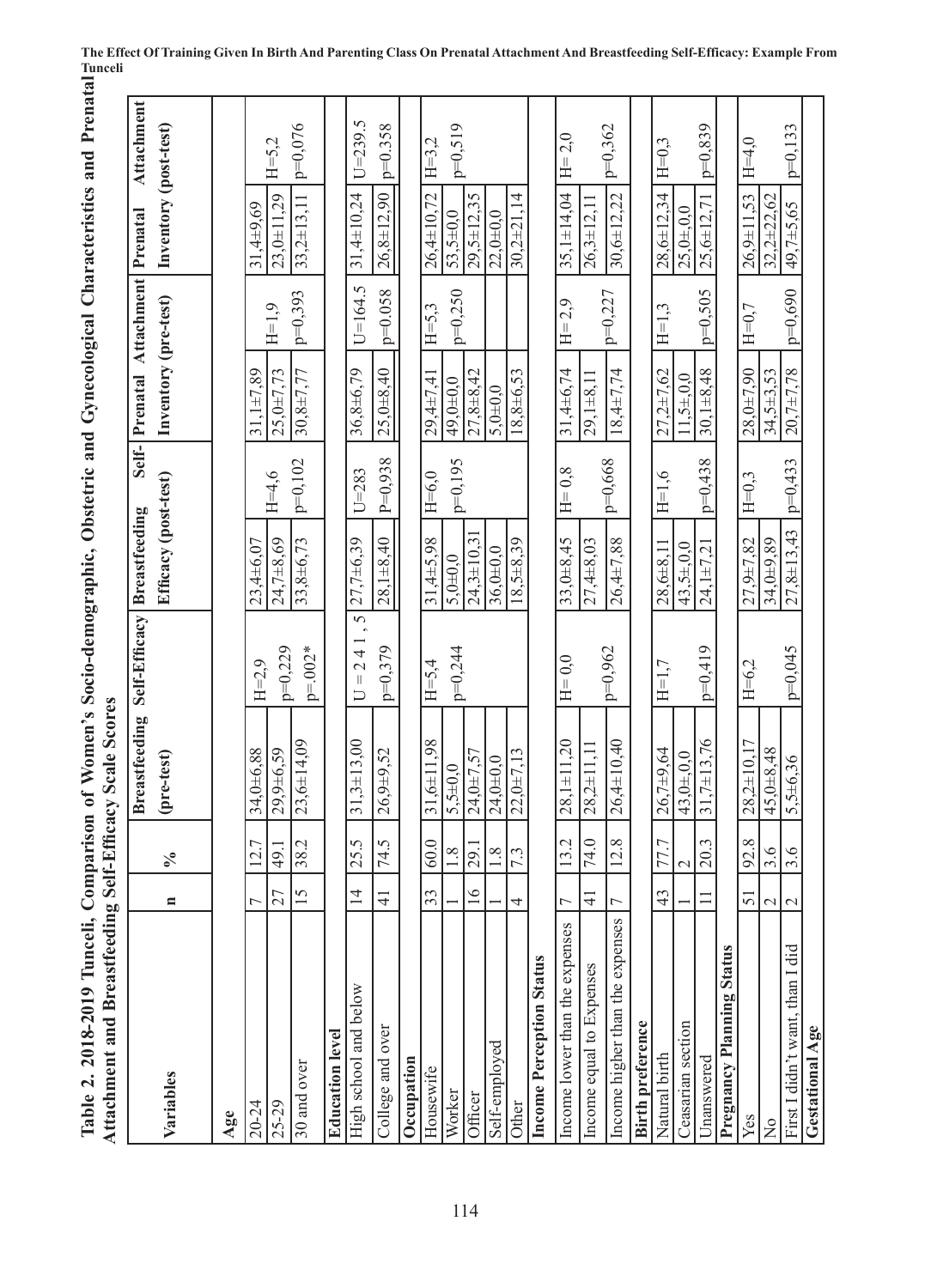| <sup>st</sup> trimester              |                |                 | $ 35,5\pm 6,60 $ H=2,6                                                                         |           |               |           |                 |           | $27,9\pm 6,33$  H=0,017  32,1±7,58  H=0,9  29,2±11,36  H=0,203                     |           |
|--------------------------------------|----------------|-----------------|------------------------------------------------------------------------------------------------|-----------|---------------|-----------|-----------------|-----------|------------------------------------------------------------------------------------|-----------|
| <sup>nd</sup> trimester              |                |                 | $ 28,1\pm11,83$                                                                                |           | $27,7+9,48$   |           | $25,8 \pm 7,94$ |           | $28,8 \pm 12,63$                                                                   |           |
| <sup>rd</sup> trimester              |                |                 | $125,4\pm 10,15$ $p=0,261$                                                                     |           |               |           |                 |           | $28,3\pm7,25$   $p=0.991$   $28,3\pm7,81$   $p=0.607$   $27,0\pm12,61$   $p=0.903$ |           |
| <b>Nanted Pregnancy Status</b>       |                |                 |                                                                                                |           |               |           |                 |           |                                                                                    |           |
|                                      |                | $\overline{29}$ | $ 22,0+6,80$ $ U=216.5$ $ 32,6+7,40$ $ U=238$ $ 27,3+6,89$ $ U=301.5$ $ 27,8+15,12$ $ U=309.5$ |           |               |           |                 |           |                                                                                    |           |
| Yes                                  | $\frac{30}{2}$ |                 | $130,4 \pm 11,51$                                                                              |           | $26,1\pm7,97$ |           | $28,3+8,13$     |           | $28,1 \pm 11,03$                                                                   |           |
|                                      |                |                 |                                                                                                | $p=0,076$ |               | $p=0,169$ |                 | $v=0,846$ |                                                                                    | $p=0.963$ |
| Other: unspecified                   |                |                 |                                                                                                |           |               |           |                 |           |                                                                                    |           |
| **H: Kruskal Wallis-H Testi, U: Mann |                |                 | Whitney-U Testi                                                                                |           |               |           |                 |           |                                                                                    |           |

#### **DISCUSSION**

In this research, the effect of training given in pregnancy class on prenatal attachment and breastfeeding selfefficacy was evaluated. As a result of the study, it was found that training received in pregnancy class significantly increased the attachment levels of pregnant women. In the study of Nazik et al., it was found that prenatal education classes increased prenatal attachment (15). In the review of Nacar and Gökkaya, there are findings showing that pregnancy training is effective in maternal attachment (16). In other studies, it is seen that the training given during pregnancy strengthens maternal attachment by ensuring that the woman accepts her pregnancy and accepts the fetus as an individual (16-18). It was determined that the age, education level, income perception status, gestational week and checks during pregnancy did not affect the prenatal attachment level of the mothers who attended the pregnancy class. While there are studies in the literature suggesting that the age of the expectant mother is not effective in prenatal attachment (15), there are also studies suggesting that it is effective (19). Maternal attachment is an emotional bond between parents and their unborn child. Therefore, regardless of the age of the expectant mother, prenatal attachment is mainly affected by pregnancy, birth and newborn factors (6,20).

No significant difference wasfound between other socio-demographic and obstetric characteristics of pregnant women and prenatal attachment. In the literature, it is seen that women who unintentionally get pregnant are insufficient to connect with their babies (21,22). Unwanted pregnancy status adversely affects compliance to pregnancy. This situation may cause little or no maternal attachment in pregnant women.

There is no significant difference between the educational level of pregnant women and prenatal attachment. While there are studies supporting the result of the research (13,19,23), there are also studies showing that the level of education is effective in maternal attachment (24). This may be due to working with groups from different sociocultural structures. Because the emotional maturity of the expectant mothers during pregnancy, the fears they experience, the presence of social supports, the state of experiencing physiological and psychological stress and adaptation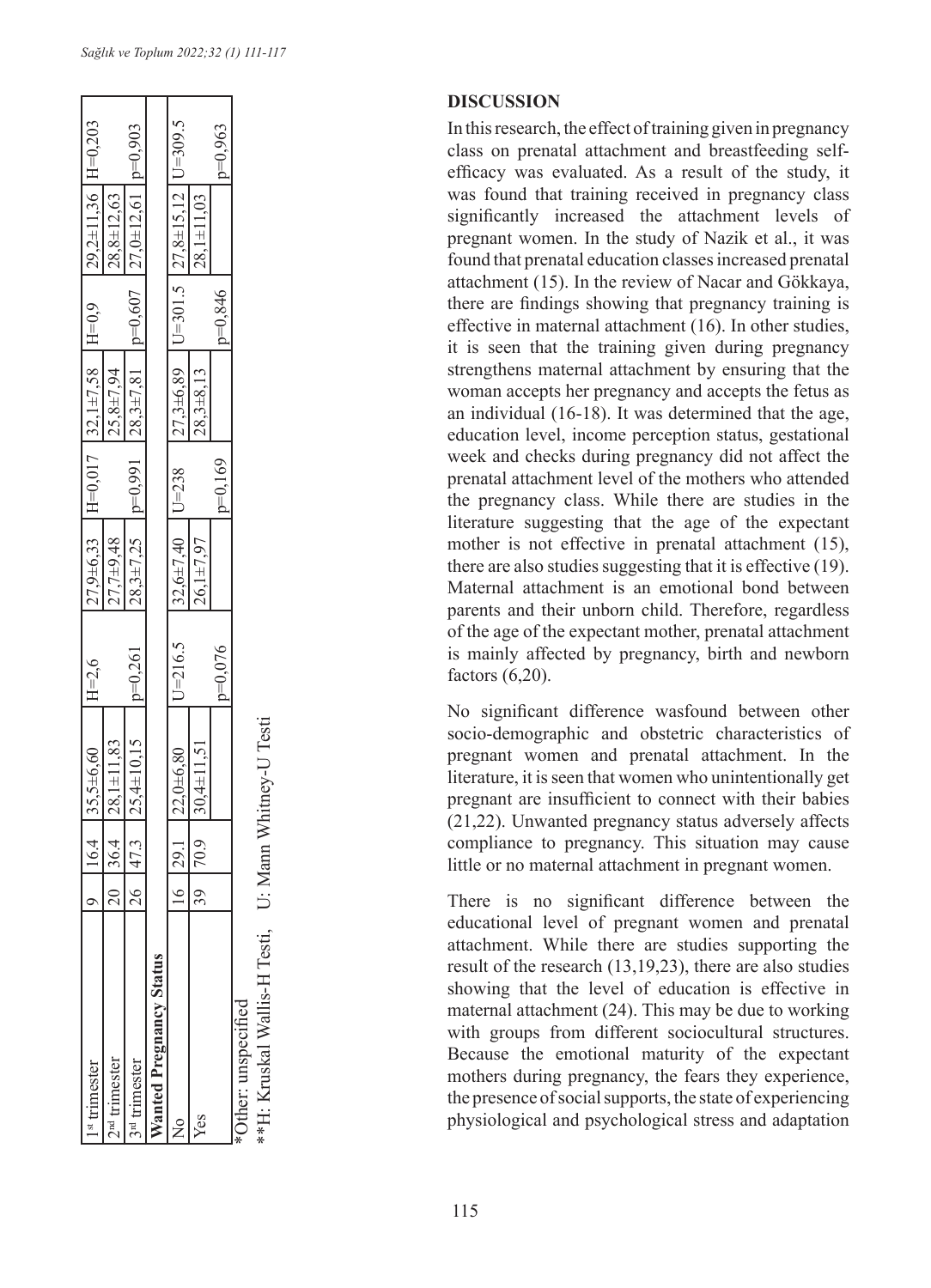**The Effect Of Training Given In Birth And Parenting Class On Prenatal Attachment And Breastfeeding Self-Efficacy: Example From Tunceli**

to parenting differ (13). While regular checks does not affect prenatal attachment in the study, it was found that regular checks in the study of Karakoç and Özkan strengthened maternal attachment (25). This difference is considered to be due to the difference in the service they receive during regular checks.

Breastfeeding actually looks like a natural and simple action, but most women need information, training and support on how to breastfeed. It is seen that the training received in pregnancy class increases the self-efficacy of breastfeeding mothers. In the literature, it was found that supporting and encouraging expectant mothers regarding breastfeeding during pregnancy and postpartum period positively affects breastfeeding (14,26,27). In other studies in the literature, it is seen that attending pregnancy school or receiving breastfeeding training increases breastfeeding self-efficacy (26,28,29).

It was determined that the age, education level, income perception status, gestational week and regular checks during pregnancy did not affect breastfeeding self-efficacy level. There are studies showing that breastfeeding selfefficacy of mothers is related to education level (29-31), while there are studies showing that education level has no impact (27). It is also demonstrated by other studies in the literature that the characteristics of the expectant mother such as income status, planned pregnancy and delivery mode do not have an effect on breastfeeding selfefficacy (26,27,29).

### **CONCLUSION AND RECOMMENDATIONS**

The training received in the pregnancy class was effective and the prenatal attachment and breastfeeding self-efficacy of the expectant mothers have increased. The sociodemographic and obstetric characteristics of pregnant women did not affect prenatal attachment and breastfeeding self-efficacy. The prenatal period is a good opportunity to evaluate the mother and baby. It is important to evaluate prenatal attachment and breastfeeding self-efficacy affecting both mother and baby. While planning studies to evaluate the effectiveness of pregnancy classes or trainings given during pregnancy, it is recommended to carry out a study with a larger sample and in comprehensive education classes.

### **Research Limitations**

The fact that the total number of yearly births in the city where the study was conducted was 379 and the low number of pregnant women who wanted to attend the information class limited the sample of the study and did not generalize to the universe. In addition, due to the low number of participating pregnant women, a grouping could not be made according to the gestational week, and the training was given to mixed groups including 1st, 2nd, and 3rd trimester pregnant women.

### **Ethics and Consent**

To perform the research, the ethics committee approval was obtained from Munzur University Non-Interventional Ethics Committee (Decision No: 23) and institutional permission was obtained from the hospital where the research was conducted.

#### *REFERENCES*

*1. Dinç H, Yazıcı S, Yılmaz T, Günaydın S. Gebe eğitimi. HSP.2014: 1(1):68-76.*

*2. Akkuş İH, Kaya F, Eren S, Pirinçci E, Bulut İ, Nayır T, Atılgan RB. Elazığ ilindeki gebelere verilen eğitimin etkinliğinin değerlendirilmesi. Van Tıp Dergisi. 2018:25(2): 100-107. DOI: 10.5505/vtd.2018.86570.*

*3. Brixval CS, Axelsen SF, Lauemøller SG, Andersen SK, Due P, Koushede V. The effect of antenatal education in small classes on obstetric and psycho-social outcomes -a systematic review. Systematic Reviews.2015: 4:20. DOI 10.1186/s13643-015-0010-x.*

*4. Altıparmak S&Coşkun AM. Doğum öncesi verilen eğitimin gebenin bilgi düzeyi ile memnuniyet durumuna etkisi. Journal of Human Sciences, 2016:13(2):2610-2624. doi:10.14687/jhs.v13i2.3744.*

*5. Akın B, Çeber Turfan E. Doğuma Hazırlık Eğitimi Alan ve Almayan Gebelerin Doğumdan Memnuniyetlerinin Değerlendirilmesi.Uluslararası Hakemli Kadın Hastalıkları ve Anne Çocuk Sağlığı Dergisi,2016:8:1-16. DOİ: 10.17367/ JACSD.2016823639.*

*6. Salehi K, Kohan S, Taleghani F. Effect of attachmentbased interventions on prenatal attachment: a protocol for systematic review. Reproductive Health,2019: 16:42;2-5.*